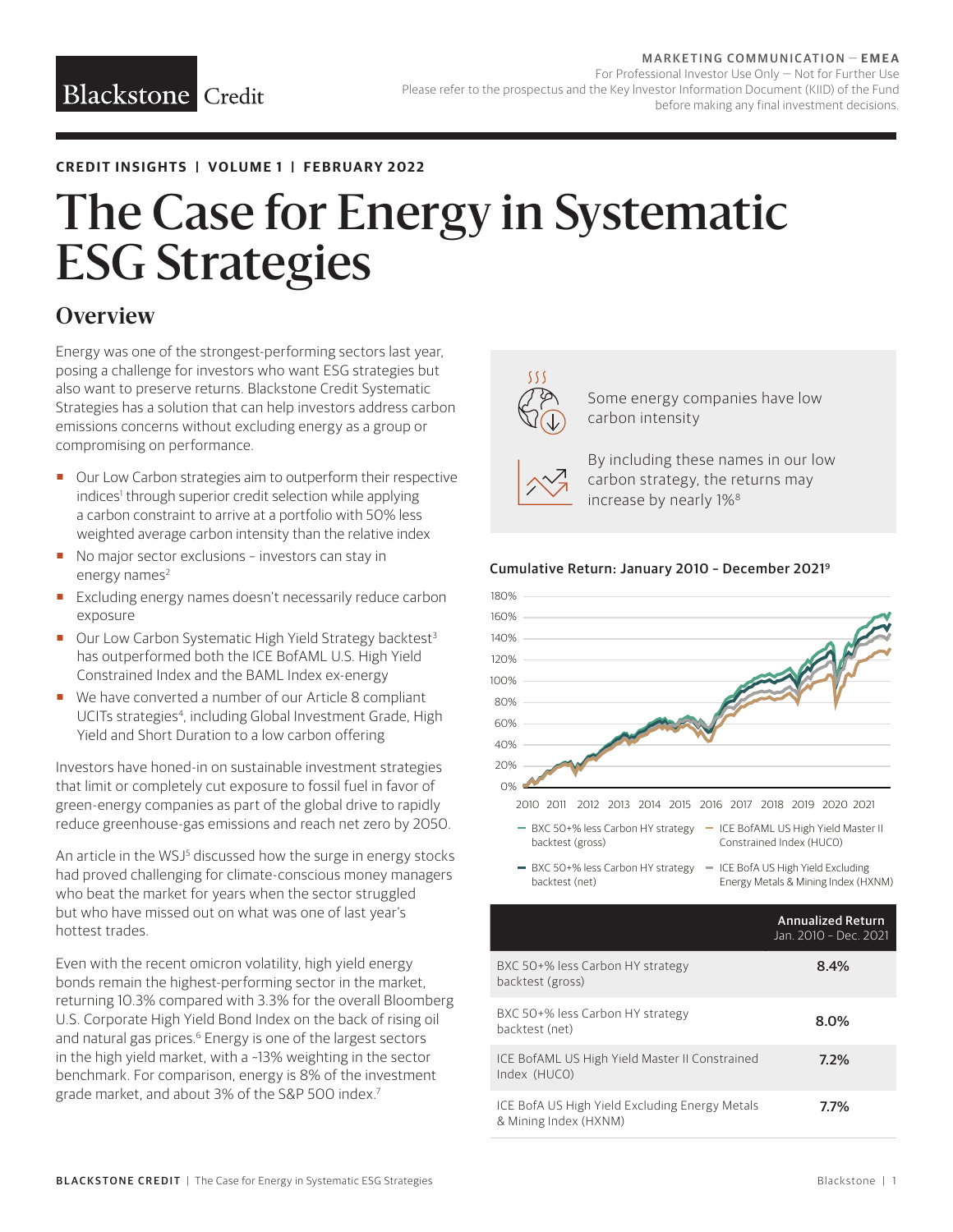#### 2021 Performance



- **1.** Benchmarks: ICE BofAML U.S. High Yield Constrained Index (HUC0) for High Yield, Custom Index for Global Investment Grade, German Gov't 1–3 Year for Euro Short Duration.
- **2.** Note, while not part of the low carbon optimization process, the strategy will avoid certain issuers considered to be poor Socially Responsible Investing ("SRI") performers from categories including but not limited to: (i) the mining of coal; (ii) coal power generation; (iii) manufacturing of tobacco products; (iv) manufacturing or sale of weapons and/or ammunition; (v) manufacturing of opioids; and (vi) private prisons. While the Investment Manager does not pursue an activist investment strategy in respect of the Fund, it takes account of additional risks that are inherent in socially and environmentally costly businesses and, when possible, will seek to avoid them. In this regard, the Investment Manager's policy aims to avoid providing implicit or explicit support for socially and environmentally irresponsible businesses. Whilst this analysis can be subjective, the Investment Manager will assess certain businesses where the social or environmental cost of the business creates negative externalities for society that are not fully captured by regulation, taxation or shareholder value. These risks typically manifest as low probability, but high cost, regulatory and legal exposures. Various factors are considered by the Investment Manager in the SRI screening process which are broadly categorised into: (i) ethical reasons; (ii) social responsibility and stewardship; and (iii) environmental responsibility and stewardship.
- **3. Past performance is not necessarily indicative of future results. There can be no assurance that the Fund will achieve its objectives or avoid significant losses.** Performance is based on backtesting returns. Returns are hypothetical results achieved by the retroactive application of a model that has been prepared for general information purposes for consideration by sophisticated prospective investors in the Strategy. The returns are not the actual historical results of the Strategy and accordingly are subject to inherent limitations. The information in this presentation may contain projections or other forward-looking statements regarding future events or expectations. There is no guarantee that the backtest returns, allocations and projections will be realized or achieved and investors may experience a loss. Investors should keep in mind that markets are volatile and unpredictable. Please see Important Disclosure Information and the Limitations of Backtesting Performance Returns. Gross returns are before fees and expenses and net of simulated transaction costs. Net returns are shown after fees and expenses. For illustrative purposes. Backtesting returns are not indicative of past or future results, and there can be no assurance that a fund has or will achieve comparable results. Actual results may vary materially. The volatility and risk profile of the indices presented is likely to be materially different from that of a Fund. In addition, the indices employ different investment guidelines and criteria than a Fund and do not employ leverage; as a result, the holdings in a Fund and the liquidity of such holdings may differ significantly from the securities that comprise the indices.
- **4.** See Key Risk Factors Sustainable Finance Disclosure Regulation ("SFDR").
- **5.** WSJ, Energy Stock Surge Leaves Climate Focused Investors Behind, October 24, 2021.
- **6.** Bloomberg US Corporate High Yield Bond Index.
- **7.** FT, The Energy Sector Dilemma for High Yield Debt Investors, October 13, 2021.
- **8.** Performance is based on backtesting returns. (See backtest footnote 3).
- **9.** Data as of December 31, 2021. ITD returns are annualized since inception. **Past performance is not necessarily indicative of future results.** The volatility and risk profile of the indices presented is likely to be materially different from that of a Fund. In addition, the indices employ different investment guidelines and criteria than a Fund and do not employ leverage; as a result, the holdings in a Fund and the liquidity of such holdings may differ significantly from the securities that comprise the indices. Gross returns are before management fees, organizational expenses, "carried interest" and taxes, which in the aggregate are expected to be substantial, but after all other expenses, including fund expenses. Net returns are net of all fees and expenses. Performance is based on backtesting returns. Returns are hypothetical results achieved by the retroactive application of a model that has been prepared for general information purposes for consideration by sophisticated prospective investors in the Strategy. The returns are not the actual historical results of the Strategy and accordingly are subject to inherent limitations. The information in this presentation may contain projections or other forward-looking statements regarding future events or expectations. There is no guarantee that the backtest returns, allocations and projections will be realized or achieved and investors may experience a loss. Investors should keep in mind that markets are volatile and unpredictable. Please see Important Disclosure Information and the Limitations of Backtesting Performance Returns. There can be no assurance that the Fund will achieve its objectives or avoid significant losses.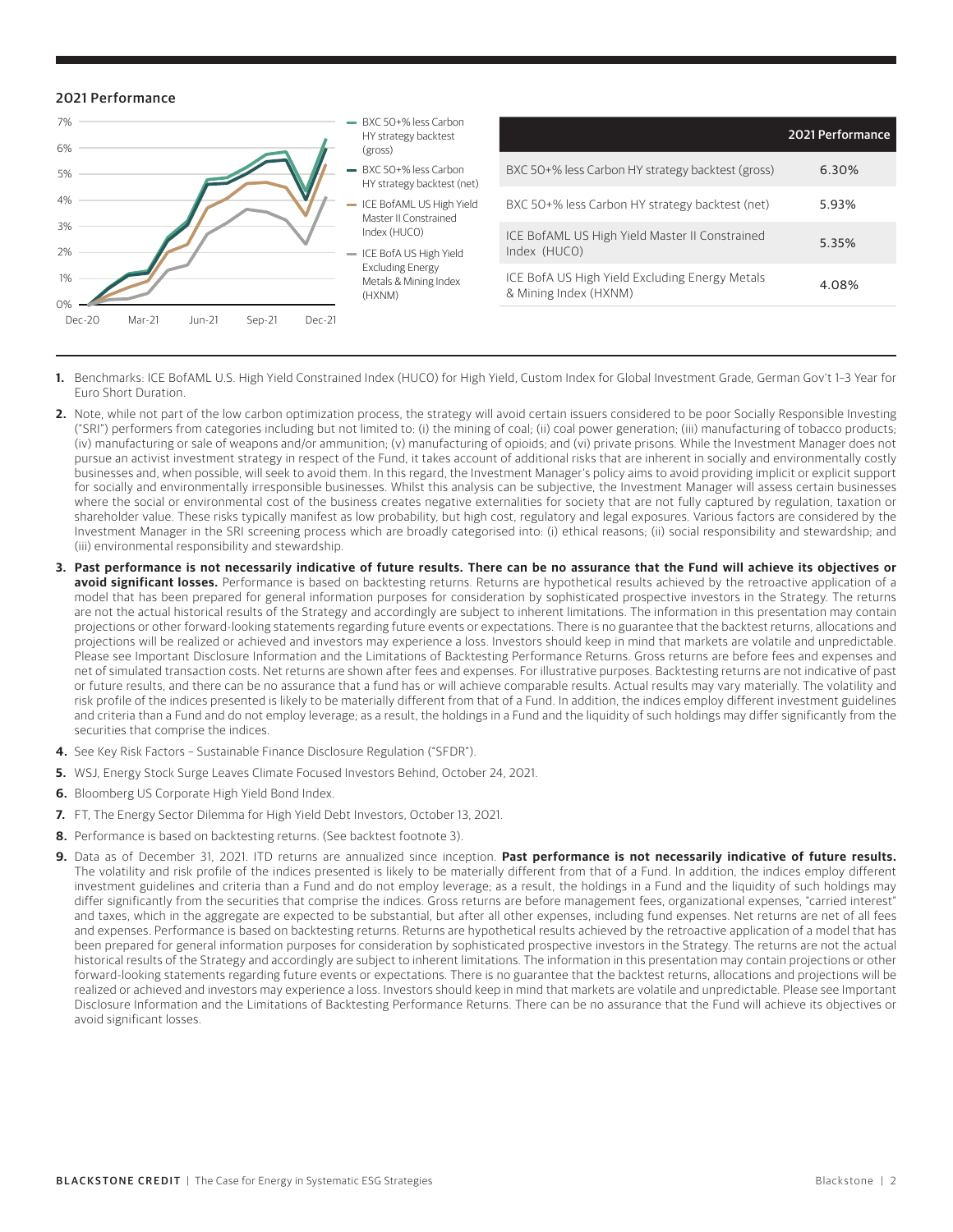### Key Risk Factors

In considering any investment performance information contained in the Materials, prospective and current investors should bear in mind that past or estimated performance is not necessarily indicative of future results and there can be no assurance that a Fund will achieve comparable results, implement its investment strategy, achieve its objectives or avoid substantial losses or that any expected returns will be met.

**Conflicts of Interest.** There may be occasions when a Fund's general partner and/or the investment advisor, and their affiliates will encounter potential conflicts of interest in connection with such Fund's activities including, without limitation, the allocation of investment opportunities, relationships with Blackstone's and its affiliates' investment banking and advisory clients, and the diverse interests of such Fund's limited partner group. There can be no assurance that the Sponsor will identify, mitigate, or resolve all conflicts of interest in a manner that is favorable to the Partnership.

**Diversification: Potential Lack Thereof.** Diversification is not a guarantee of either a return or protection against loss in declining markets. The number of investments which a Fund makes may be limited, which would cause the Fund's investments to be more susceptible to fluctuations in value resulting from adverse economic or business conditions with respect thereto. There is assurance that any of the Fund's investments will perform well or even return capital; if certain investments perform unfavorably, for the Fund to achieve above-average returns, one or a few of its investments must perform very well. There is no assurance that this will be the case. In addition, certain geographic regions and/or industries in which the Fund is heavily invested may be more adversely affected from economic pressures when compared to other geographic regions and/or industries.

**Epidemics / Pandemics.** Countries have been susceptible to epidemics which may be designated as pandemics by world health authorities, most recently COVID-19. The outbreak of such epidemics, together with any resulting restrictions on travel or quarantines imposed, has had and will continue to have a negative impact on the economy and business activity globally (including in the countries in which the Funds invest), and thereby is expected to adversely affect the performance of the Funds' investments. Furthermore, the rapid development of epidemics could preclude prediction as to their ultimate adverse impact on economic and market conditions, and, as a result, presents material uncertainty and risk with respect to the Funds and the performance of their investments.

**Forward-Looking Statements.** Certain information contained in the Materials constitutes "forward-looking statements," which can be identified by the use of forward-looking terminology or the negatives thereof. These may include financial predictions estimates and their underlying assumptions, statements about plans, objectives and expectations with respect to future operations, and statements regarding future performance. Such forward-looking statements are inherently uncertain and there are or may be important factors that could cause actual outcomes or results to differ materially from those indicated in such statements. Blackstone believes these factors include but are not limited to those described under the section entitled "Risk Factors" in its Annual Report on Form 10-K

for the most recent fiscal year ended December 31 of that year, and any such updated factors included in its periodic filings with the Securities and Exchange Commission, which are accessible on the SEC's website at www.sec.gov. These factors should not be construed as exhaustive and should be read in conjunction with the other cautionary statements that are included in the Materials and in the filings. Blackstone undertakes no obligation to publicly update or review any forward-looking statement, whether as a result of new information, future developments or otherwise.

**Highly Competitive Market for Investment Opportunities.** The activity of identifying, completing and realizing attractive investments is highly competitive, and involves a high degree of uncertainty. There can be no assurance that a Fund will be able to locate, consummate and exit investments that satisfy its objectives or realize upon their values. There is no guarantee that investment opportunities will be allocated to a Fund and/or that the activities of Blackstone's other funds will not adversely affect the interests of such Fund.

**Material, Non-Public Information.** In connection with other activities of Blackstone, certain Blackstone personnel may acquire confidential or material non-public information or be restricted from initiating transactions in certain securities, including on a Fund's behalf. As such, a Fund may not be able to initiate a transaction or sell an investment. In addition, policies and procedures maintained by Blackstone to deter the inappropriate sharing of material non-public information may limit the ability of Blackstone personnel to share information with personnel in Blackstone's other business groups, which may ultimately reduce the positive synergies expected to be realized by a Fund as part of the broader Blackstone investment platform.

**No Assurance of Investment Return.** Prospective investors should be aware that an investment in a Fund is speculative and involves a high degree of risk. There can be no assurance that a Fund will achieve comparable results, implement its investment strategy, achieve its objectives or avoid substantial losses or that any expected returns will be met (or that the returns will be commensurate with the risks of investing in the type of transactions described herein). The portfolio companies in which a Fund may invest (directly or indirectly) are speculative investments and will be subject to significant business and financial risks. A Fund's performance may be volatile. An investment should only be considered by sophisticated investors who can afford to lose all or a substantial amount of their investment. A Fund's fees and expenses may offset or exceed its profits.

**Reliance on Key Management Personnel.** The success of a Fund will depend, in large part, upon the skill and expertise of certain Blackstone professionals. In the event of the death, disability or departure of any key Blackstone professionals, the business and the performance of a Fund may be adversely affected. Some Blackstone professionals may have other responsibilities, including senior management responsibilities, throughout Blackstone and, therefore, conflicts are expected to arise in the allocation of such personnel's time (including as a result of such personnel deriving financial benefit from these other activities, including fees and performance-based compensation).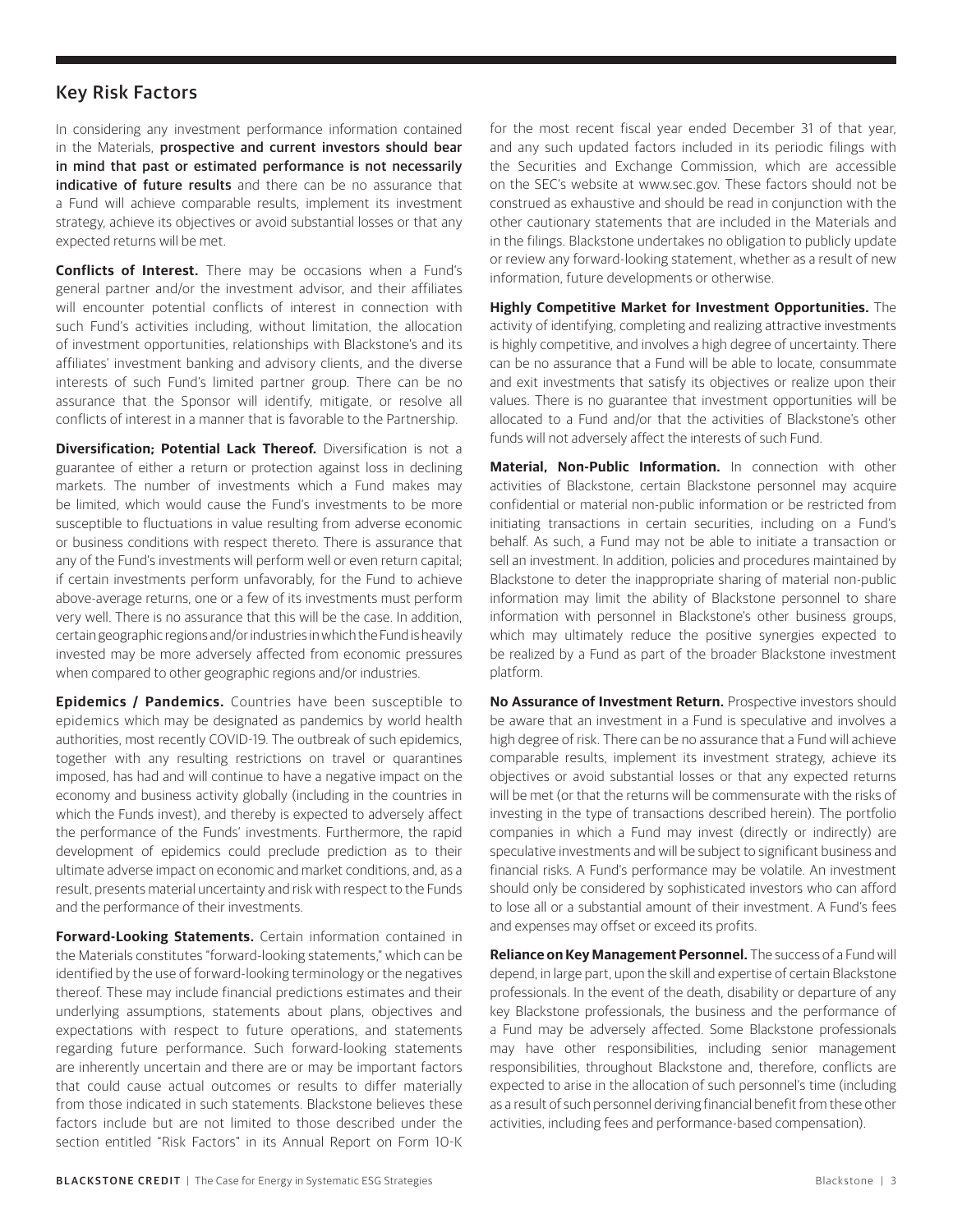#### Key Risk Factors (cont'd)

**Sustainable Finance Disclosure Regulation ("SFDR").** No representation is intended with respect to the SFDR classification of any strategy other than the strategy referenced herein. The Systematic UCITS funds, in consultation with Blackstone, have identified certain Systematic UCITS funds as Article 8 for the purposes of SFDR. Systematic UCITS funds may seek to make sustainable investments including investments in economic activities that qualify as environmentally sustainable under Article 3 of Regulation (EU) 2020/852 (the "Taxonomy"). At this time the Systematic UCITS funds have not identified a proportion of investments in such activities or proportion of investments which relate to enabling or transitional activities as referred to in Article 16 and Article 10(2) of the Taxonomy but that may be subject to change. The Taxonomy sets out a "do not significant harm" principle by which Taxonomy-aligned investments should not significantly harm Taxonomy objectives and is accompanied by specific EU criteria. Similarly, any other sustainable investments must also not significantly harm any environmental or social objectives. The "do no significant harm" principle applies only to sustainable investments (if any). Other investments do not take into account the EU criteria for environmentally sustainable economic activities and are not required to apply the "do no significant harm" principle. It is possible that none of the investments underlying the Systematic UCITS funds will take into account the EU criteria for environmentally sustainable economic activities. BXC Systematic UCITS funds comply with Article 8 of the Sustainable Finance Disclosure Regulation ("SFDR"). Please visit [https://www.blackstone.com/](https://www.blackstone.com/systematic-strategies/) [systematic-strategies/](https://www.blackstone.com/systematic-strategies/) for additional information. The reference to SFDR product categories is provided on the basis of the European Directive (EU) 2019/2088 on the sustainability-related disclosures in the financial services sector ("SFDR Regulation") and state of knowledge as of 10 March 2021. As of publication date, the SFDRrelated regulatory technical standards are not yet finalized and enforced. The product categorization shall be re-assessed once such regulatory technical standards are completed and may evolve.

**Termination of marketing arrangements.** Please note that the Fund may decide to terminate the arrangements made for the marketing of the Fund in one or more EU member states pursuant to the UCITS marketing passport in accordance with the procedure provided for under the applicable laws that implement Article 93a of Directive 2009/65/EC (the UCITS Directive).

**Weighted Average Carbon Intensity ("WACI") and Certain Socially Responsible Investment Exclusions Investment Exclusions.** Weighted Average Carbon Intensity is a measure of the portfolio's exposure to carbon-intensive companies, based on a company's Scope 1 and Scope 2 carbon emissions relative to its revenue. Blackstone uses TruCost carbon emissions data from S&P Global for the WACI calculations which are in line with the Task Force on Climate-related Financial Disclosures (TCFD) recommendations for asset owners and asset managers. In seeking to achieve this objective, Blackstone relies on third-party data for both actual and potential carbon emissions from fossil fuel reserves for a particular issuer, sector or subsector. Achieving an accurate WACI will depend on third-party data providers ability to properly assess the carbon

emissions of issuers. There can be no assurance that the strategy or techniques employed will be successful or that the information and data provided by the third-party data provider will be complete, accurate or provided in a timely manner. In addition, there are various providers of carbon emissions data and the measurement of carbon emissions may vary from provider to provider. As a result, Blackstone's selection of any particular data provider may result in a different composition of the Fund and/or a different WACI measurement for the portfolio and/or Index. Blackstone does not independently verify the third-party information used to derive the information and makes no representation or warranty as to the accuracy or completeness of such information. Please see https:// ghgprotocol.org/corporate-standard for more information on the Greenhouse Gas (GHG) Protocol Standard. Where carbon intensity is not available for an Index constituent Blackstone uses the subsector carbon intensity, which is the ratio of the total emissions of the subsector over the total revenue in the subsector as of that date. If there is an insufficient number of issuers with data in the relevant subsector, Blackstone uses the sector carbon intensity, which is the ratio of the total emissions of the sector over the total revenue in the sector as of that date. Accordingly, the weighted average carbon intensity data for the portfolios is not necessarily based on the emissions of the actual underlying investments held in the portfolios, but rather, in some instances, TruCost's emissions data for an investment's corresponding sub-sector or sector. Consequently, the weighted average carbon intensity data presented should not be viewed by investors as representative of the actual carbon exposure of the portfolio. Cash, cash equivalents, and derivatives are included in the denominator of the portfolios WACI calculation which implies no carbon emissions for those instruments. While sector exclusion is not part of the low carbon optimization, as of December 2021, BX Systematic Strategies seeks to avoid certain issuers from categories including but not limited to: (i) the mining of coal; (ii) coal power generation; (iii) the manufacturing of tobacco products; (iv) the manufacture or sale of weapons and/or ammunition; (v)the manufacture of opioids; (vi)and private prisons as part of its Socially Responsible Investing ("SRI") policy. In this regard, the BX Systematic Strategies will exclude such businesses from the investment universe and portfolio as detailed above. BX Systematic Strategies reviews, affirms, and modifies the specific exclusion list at least quarterly. Further details of the SRI criteria and the integration of sustainability factors into the investment process and the related risks is set out in the offering documents or available upon request.

While Blackstone believes responsible investing can enhance value, Blackstone does not pursue an exclusively ESG-based investment strategy or limit its investments to those that meet specific ESG criteria or standards. Any reference to Blackstone's firm-wide environmental or social considerations is not intended to qualify Blackstone's duty to maximize risk-adjusted returns nor does Blackstone guarantee any ESG initiatives will occur as expected or at all.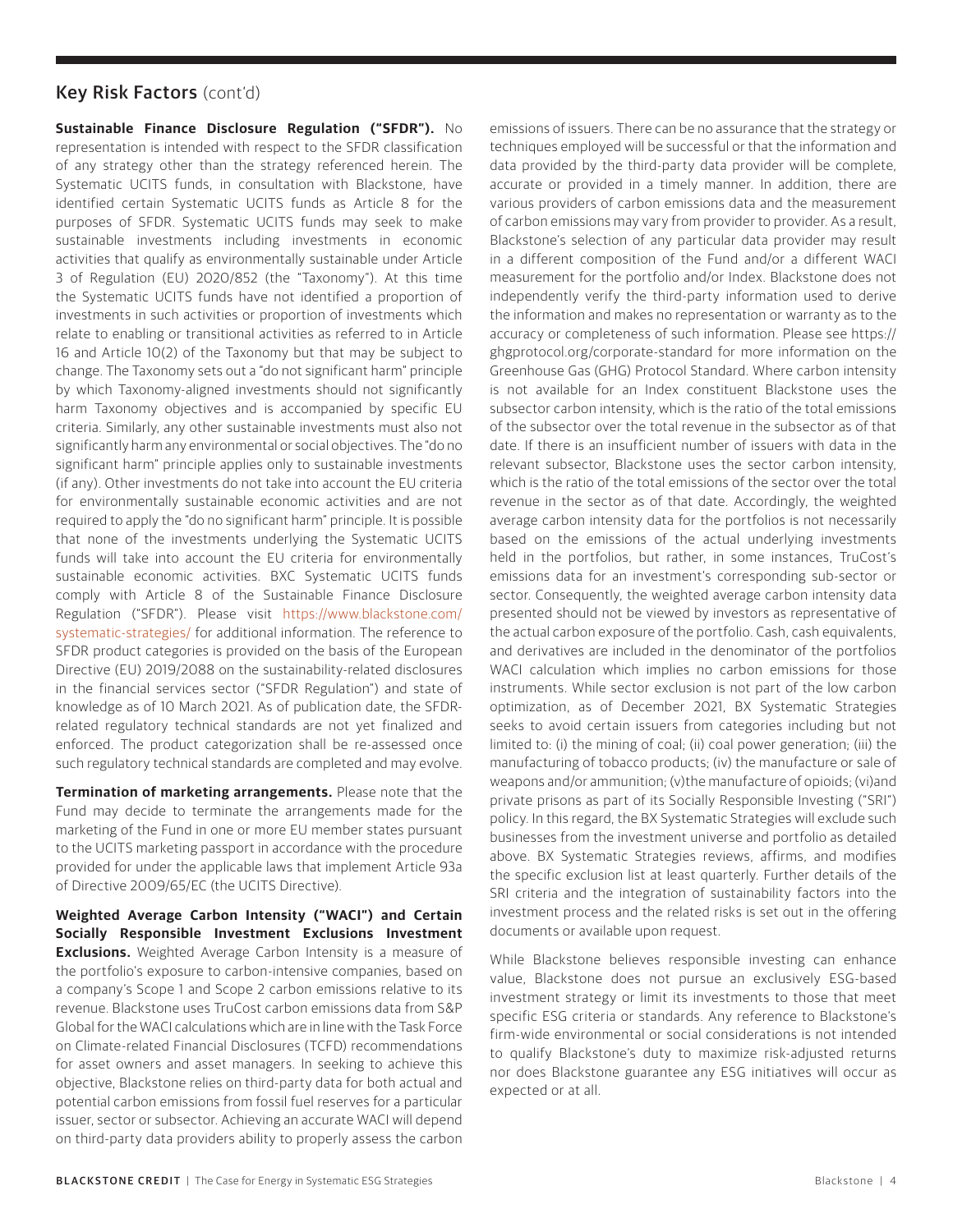#### Important Disclosure Information

This document (together with any attachments, appendices, and related materials, the "Materials") is provided on a confidential basis for informational due diligence and/or client reporting purposes only and is not, and may not be relied on in any manner as legal, tax, investment, accounting or other advice or as an offer to sell, or a solicitation of an offer to buy, any security or instrument in or to participate in any trading strategy with Blackstone Credit, Blackstone Credit Systematic Strategies (formerly DCI, LLC) or its affiliates in the credit-focused business of Blackstone Inc. (together with its affiliates, "Blackstone" and, collectively, "BX Credit") or any fund or separately managed account currently or to be sponsored, managed, advised or sub-advised or pursued by BX Credit (each, a "Fund" or "Strategy"), nor shall it or the fact of its distribution form the basis of, or be relied on in connection with, any contract or investment decision. If such offer is made, it will only be made by means of a prospectus and any supplements thereto (collectively with additional offering nor any of their affiliates makes any representation or warranty, express or implied, as to the accuracy or completeness of the information contained herein and nothing contained herein should be relied upon as a promise or representation as to past or future performance of a Fund or any other entity, transaction, or investment. Capitalized terms used herein but not otherwise defined have the meanings set forth in the Offering Documents.

In considering any investment performance information contained in the Materials, **prospective and current investors should bear in mind that past or estimated performance is not necessarily indicative of future results** and there can be no assurance that a Fund will achieve comparable results, implement its investment strategy, achieve its objectives or avoid substantial losses or that any expected returns will be met. The Fund may not achieve the desired results due to implementation lag, other timing factors, portfolio management decision making, economic or market conditions or other unanticipated factors. The Fund's

|                                                                            | Dec '12 | Dec '13 | Dec '14 | Dec '15  | Jan '12 - Jan '13 - Jan '14 - Jan '15 - Jan '16 - Jan '17 - Jan '18 - Jan '19 - Jan '20 - Jan '21 -<br>Dec '16 | Dec '17 | Dec '18   | Dec '19 | Dec '20 | Dec '21 |
|----------------------------------------------------------------------------|---------|---------|---------|----------|----------------------------------------------------------------------------------------------------------------|---------|-----------|---------|---------|---------|
| ICE BofA US High Yield<br>Excluding Energy Metals &<br>Mining Index (HXNM) | 16.45%  | 7.72%   | 4.94%   | $-0.40%$ | 12.76%                                                                                                         | 7.34%   | $-1.38%$  | 16.03%  | 7.54%   | 4.08%   |
| BXC 50+% less Carbon<br>High Yield strategy<br>backtest (gross)            | 16.99%  | 7.78%   | 1.78%   | $-0.27%$ | 19.86%                                                                                                         | 8.51%   | $-2.23%$  | 16.58%  | 5.97%   | 6.30%   |
| BXC 50+% less Carbon<br>High Yield strategy<br>backtest (net)              | 16.59%  | 7.40%   | 1.43%   | $-0.62%$ | 19.45%                                                                                                         | 8.13%   | $-2.57\%$ | 16.18%  | 5.60%   | 5.93%   |
| ICE BofAML US High Yield<br>Master II Constrained Index<br>(HUCO)          | 15.55%  | 7.41%   | 2.51%   | -4.61%   | 17.49%                                                                                                         | 7.48%   | $-2.27%$  | 14.41%  | 6.07%   | 5.35%   |

documents, the "Offering Documents"), which would contain material information (including certain risks of investing in such Fund) not contained in the Materials and which would supersede and qualify in its entirety the information set forth in the Materials.

Please refer to the Prospectus and Key Investor Information Document (KIID) before making any final investment decision. The prospectus is available in English and the KIID is available in English, GermanFrench, Swiss English, Spanish, Italian, Danish, Swedish, Portuguese, Dutch, Icelandic at [www.blackstone.com/systematic](https://www.blackstone.com/systematic-strategies/)[strategies/.](https://www.blackstone.com/systematic-strategies/) Any decision to invest in a Fund should be made after reviewing the Offering Documents of such Fund, conducting such investigations as the investor deems necessary and consulting the investor's own legal, accounting and tax advisers to make an independent determination of the suitability and consequences of an investment in such Fund. In the event that the descriptions or terms described herein are inconsistent with or contrary to the descriptions in or terms of the Offering Documents, the Offering Documents shall control. None of Blackstone, its funds, performance information has been derived from its monthly net asset value. Monthly performance results have not been audited; however, the Fund's financial statements for past fiscal years have been audited. Certain factors may cause monthly performance to vary from investor to investor. The performance results of an actual client investment advisory account invested by Blackstone Credit Systematic Strategies in accordance with the Strategy would be reduced by the advisory fees and performance fees actually incurred in the management of the account; these and other expenses are not reflected in the actual Gross Returns. For example, an investment account that over a five year period had an average annual investment return of 8% before deduction of an 0.35% annual investment advisory fee would have had a lower average annual investment return of 7.65% after deduction of such annual investment advisory fee. For individual investor performance, investors should rely on information contained in account statements produced by the Fund's administrator. Fund performance shown for the performance period reflects a Fund's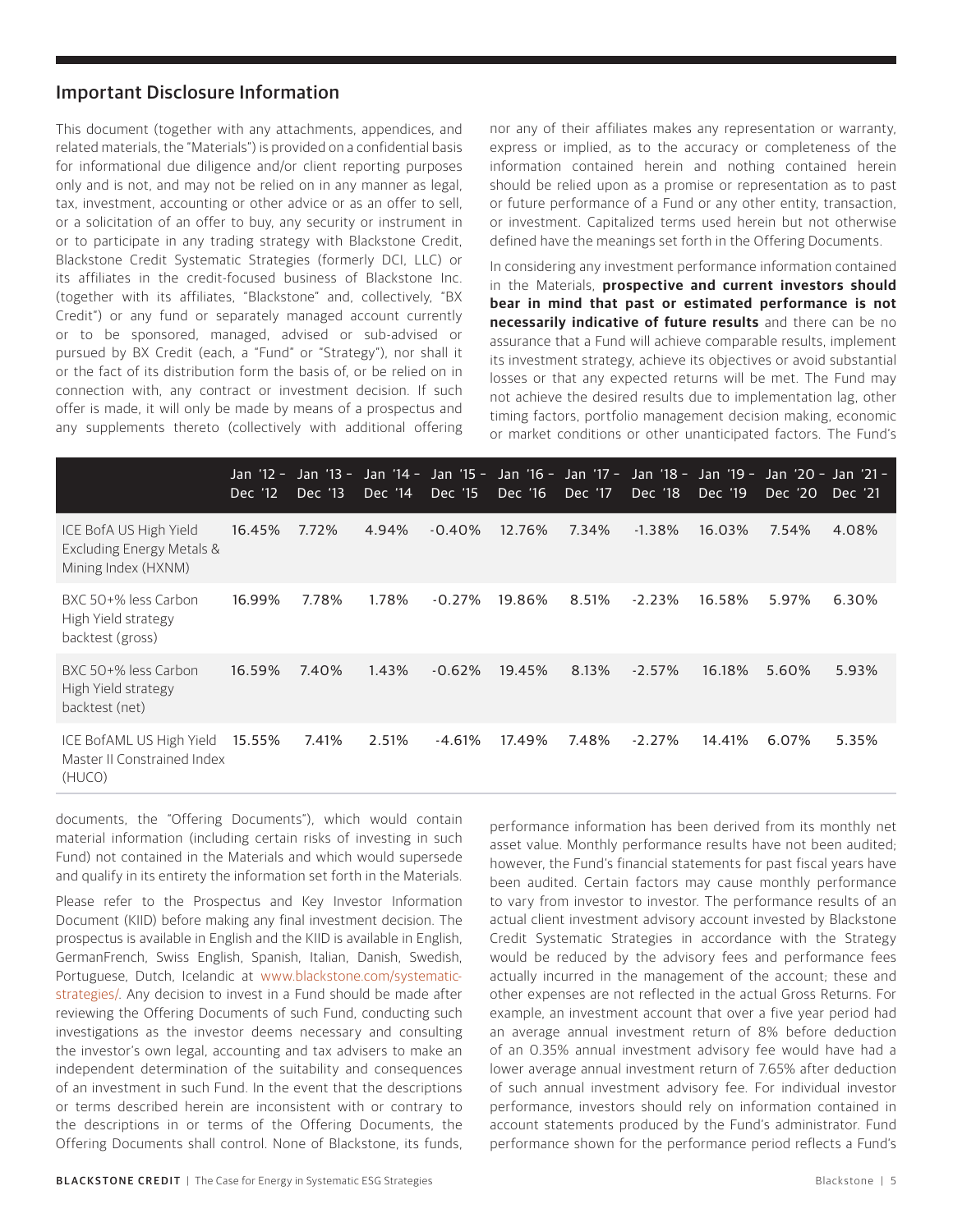## Important Disclosure Information (cont'd)

return since inception and is based on the actual management fees and expenses paid by Fund investors as a whole. Performance for individual investors will vary (in some cases materially) from the performance stated herein as a result of the management fees paid or not paid by certain investors; the investor servicing fees paid by certain investors, as applicable; the timing of their investment; and/or their individual participation in Fund investments. Fund performance shown may not reflect returns experienced by any particular investor in a Fund since actual returns to investors depend on when each investor invested in such Fund, which may be at a point in time subsequent to a Fund's equalization period, if applicable. The Fund's Documents contain detailed provisions relating to the timing, methodology and recording of fund expenses, including incentive and management fees. An investment in the Fund is subject to significant risks and is suitable only for investors of substantial financial means that have no need for immediate liquidity in this investment. The Fund uses sophisticated investment techniques, and may not be suitable for all investors. The Blackstone Credit Systematic Strategies fee schedule is presented in its Form ADV Part 2A.

The Materials contain highly confidential information regarding Blackstone and a Fund's investments, strategy and organization. Your acceptance of the Materials constitutes your agreement that the Materials are designated as "trade secret" and "highly confidential" by Blackstone and are neither publicly available nor do they constitute a public record and that you shall (i) keep confidential all the information contained in the Materials, as well as any information derived by you from the information contained in the Materials (collectively, "Confidential Information") and not disclose any such Confidential Information to any other person (including in response to any Freedom of Information Act, public records statute, or similar request), (ii) not use any of the Confidential Information for any purpose other than to evaluate or monitor investments in a Fund, (iii) not use the Confidential Information for purposes of trading securities, including, without limitation, securities of Blackstone or its portfolio companies, (iv) except to download the Materials from BXAccess, not copy the Materials without the prior consent of Blackstone, and (v) promptly return any or all of the Materials and copies hereof to Blackstone upon Blackstone's request, in each case subject to the confidentiality provisions more fully set forth in a Fund's Offering Documents and any other written agreement(s) between the recipient and Blackstone, a current or potential portfolio company, or a third-party service provider engaged by Blackstone in connection with evaluation of a potential investment opportunity. The Fund is not registered under the Investment Company Act of 1940, as amended (the "1940 Act"), in reliance on an exception thereunder. Shares of the Fund have not been registered under the Securities Act of 1933, as amended (the "1933 Act"), or the securities laws of any state and are being offered and sold in reliance on exemptions from the registration requirements of the 1940 Act, 1933 Act and such laws. Accordingly, the Fund is not required to comply with the specific disclosure requirements that apply to registration under the 1933 Act, and investors in the Fund are not afforded the protections of the 1940 Act. These securities shall not be offered or sold in any jurisdiction in which such offer, solicitation or sale would be unlawful until the requirements of the laws of such jurisdiction

have been satisfied. These materials are not intended to be risk disclosure documents, and are subject in their entirety to definitive disclosure and other documents (collectively, the "Documents") respecting the Blackstone Emerging Market Systematic Corporate Fund (Feeder), a sub-fund of Blackstone Systematic Credit Umbrella Fund plc (the "Fund"). The Fund is regulated by the Central Bank of Ireland. The Fund's Documents (including prospectus, supplement, and Key Investor Information document) are available at [www.](http://www.blackstone.com/systematic-strategies/) [blackstone.com/systematic-strategies/](http://www.blackstone.com/systematic-strategies/).

**Blackstone Proprietary Data.** Certain information and data provided herein is based on Blackstone proprietary knowledge and data. While Blackstone currently believes that such information is reliable for purposes used herein, it is subject to change, and reflects Blackstone's opinion as to whether the amount, nature and quality of the data is sufficient for the applicable conclusion, and no representations are made as to the accuracy or completeness thereof.

**ERISA Fiduciary Disclosure.** The foregoing information has not been provided in a fiduciary capacity under ERISA, and it is not intended to be, and should not be considered as, impartial investment advice.

**Estimates/Targets.** Any estimates, targets, forecasts, or similar predictions or returns set forth herein are based on assumptions and assessments made by Blackstone that it considers reasonable under the circumstances as of the date hereof. They are necessarily speculative, hypothetical, and inherently uncertain in nature, and it can be expected that some or all of the assumptions underlying such estimates, targets, forecasts, or similar predictions or returns contained herein will not materialize and/or that actual events and consequences thereof will vary materially from the assumptions upon which such estimates, targets, forecasts, or similar predictions or returns have been based. Inclusion of estimates, targets, forecasts, or similar predictions or returns herein should not be regarded as a representation or guarantee regarding the reliability, accuracy or completeness of such information, and neither Blackstone nor a Fund is under any obligation to revise such returns after the date provided to reflect the occurrence of future events, even in the event that any or all of the assumptions underlying such returns are later shown to be incorrect. None of Blackstone, a Fund, their affiliates or any of the respective directors, officers, employees, partners, shareholders, advisers and agents of any of the foregoing makes any assurance, representation or warranty as to the accuracy of such assumptions. Investors and clients are cautioned not to place undue reliance on these forwardlooking statements. Recipients of the Materials are encouraged to contact Fund representatives to discuss the procedures and methodologies used to make the estimates, targets, forecasts, and/or similar predictions or returns and other information contained herein.

**Images.** The Materials contain select images of certain investments that are provided for illustrative purposes only and may not be representative of an entire asset or portfolio or of a Fund's entire portfolio. Such images may be digital renderings of investments rather than actual photos.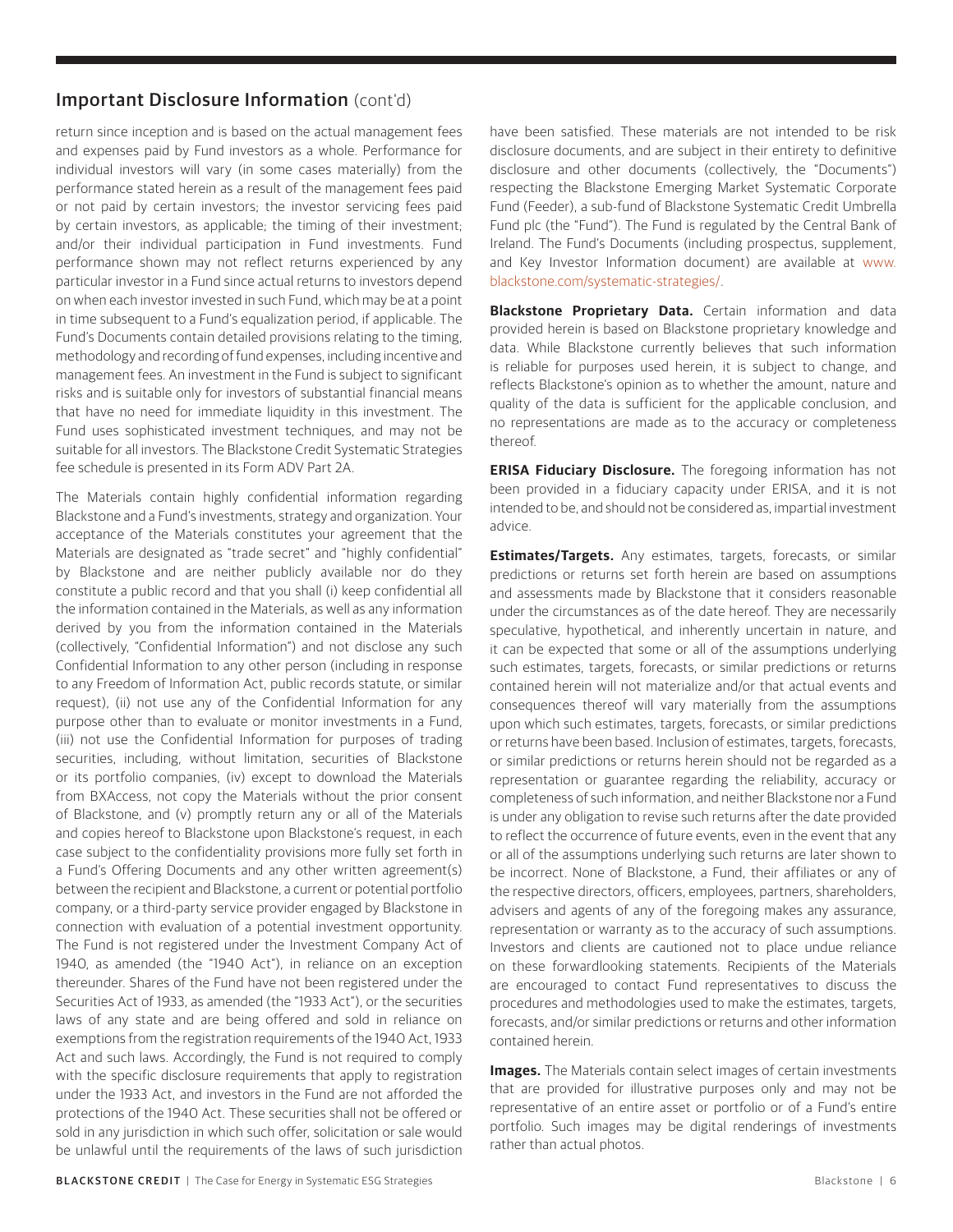## Important Disclosure Information (cont'd)

**Index Comparison.** The volatility and risk profile of the indices presented is likely to be materially different from that of a Fund. In addition, the index employs different investment guidelines and criteria than a Fund and do not employ leverage; as a result, the holdings in a Fund and the liquidity of such holdings may differ significantly from the securities that comprise the index. The index is not subject to fees or expenses and it may not be possible to invest in the index. The performance of the index may not necessarily have been selected to represent an appropriate benchmark to compare to a Fund's performance, but rather is disclosed to allow for comparison of a Fund's performance to that of a well-known and widely recognized index. A summary of the investment guidelines for the indices presented are available upon request. In the case of equity indices, performance of the indices reflects the reinvestment of dividends.

#### **Investor rights and access to collective redress mechanisms.**

The legal relationship between an investor and Blackstone Systematic Credit Umbrella Fund plc, an umbrella fund with segregated liability between sub-funds (the umbrella fund and each sub-fund, collectively and individually, the "Fund") is a contractual one, governed principally by the application form executed by the investor when subscribing for shares in the Fund and the constitutional document. As an investor in the Fund, an investor has various rights which derive from:

- the application form, the constitutional document, and other relevant documents of the Fund; and
- Applicable Law and Regulation\*.

Such rights may include, but are not limited to, the right to participate in changes in the net asset value of such investor's shares; the right to a share of any dividends or distributions paid out by the Fund; the right to attend at general meetings of the shareholders of the Fund and to vote on any motion tabled at such meetings; subject to certain conditions, the right to call a general meeting of investors in the Fund; the right to request the redemption of the investor's shares by the Fund and certain rights in respect of how the Fund uses the investor's personal data. The exercise by an investor of these rights is strictly subject to the terms and conditions of the relevant Fund documents and/or legislation from which these rights derive. The foregoing is only a brief summary of examples of the rights of an investor in relation to the Fund. For a more detailed description of their rights vis-à-vis the Fund, investors should consult their own legal advisor.

Both the subscription agreement between an investor and the Fund and the constitutional document are governed by Irish law. In the event that an investor believes they have suffered loss as a result of the actions or inactions of the Fund or any relevant UCITS management company, an investor may seek to take proceedings against such parties in the Irish courts or, in certain circumstances, in the courts of another jurisdiction. Whether the judgement of a foreign court will be recognised and enforced against the Fund or a UCITS management company in Ireland will depend on the circumstances of the case and will be subject to the relevant national and international law that governs such matters in Ireland. At present, pending implementation of Directive (EU) 2020/1828 on representative actions for consumers, there are no recognised means, in Ireland or at a European Union level, by which an investor who may have suffered a loss as result of the actions or inactions of the Fund or the UCITS management company may seek collective redress.

A summary, in English, of investors rights and information on access to collective redress mechanism can be obtained at the following website: [www.blackstone.com/systematic-strategies/](http://www.blackstone.com/systematic-strategies/)

**Non-GAAP Measures.** Non-GAAP measures (including, but not limited to, time weighted gross and net returns, including income and appreciation, across all time periods) are estimates based on information available to Blackstone as of the date cited, including information received from third parties. There may not be uniform methods for calculating such measures and such methods are subject to change over time. Blackstone believes that such non-GAAP measures constitute useful methods to convey information to current and prospective investors that Blackstone believes is relevant and meaningful in understanding and/or evaluating the fund or investment in question. However, such non-GAAP measures should not be considered to be more relevant or accurate than GAAP methodologies and should not be viewed as alternatives to GAAP methodologies. In addition, third party information used to calculate such non-GAAP measures is believed to be reliable, but no representations are made as to the accuracy or completeness thereof and none of Blackstone, its funds, nor any of their affiliates take any responsibility for any such information.

**Opinions.** Opinions expressed reflect the current opinions of Blackstone as of the date appearing in the Materials only and are based on Blackstone's opinions of the current market environment, which is subject to change. Certain information contained in the Materials discusses general market activity, industry or sector trends, or other broad-based economic, market or political conditions and should not be construed as research or investment advice.

**Target Allocations.** There can be no assurance that a Fund will achieve its objectives or avoid substantial losses. Allocation strategies and targets depend on a variety of factors, including prevailing market conditions and investment availability. There is no guarantee that such strategies and targets will be achieved and any particular investment may not meet the target criteria.

**Third Party Information.** Certain information contained in the Materials has been obtained from sources outside Blackstone, which in certain cases have not been updated through the date hereof. While such information is believed to be reliable for purposes used herein,

<sup>\*</sup> Applicable Law and Regulation in this regard includes, but is not limited to, the Companies Act 2014, the European Communities (Undertakings for Collective Investment in Transferable Securities) Regulations 2011 and the Central Bank (Supervision and Enforcement) Act 2013 (Section 48(1)) (Undertakings for Collective Investment in Transferable Securities) Regulations 2019, the Irish Data Protection Acts 1988 to 2018, the General Data Protection Regulation (Regulation (EU) 2016/679), the EU ePrivacy Directive 2002/58/EC, each as amended or replaced from time to time.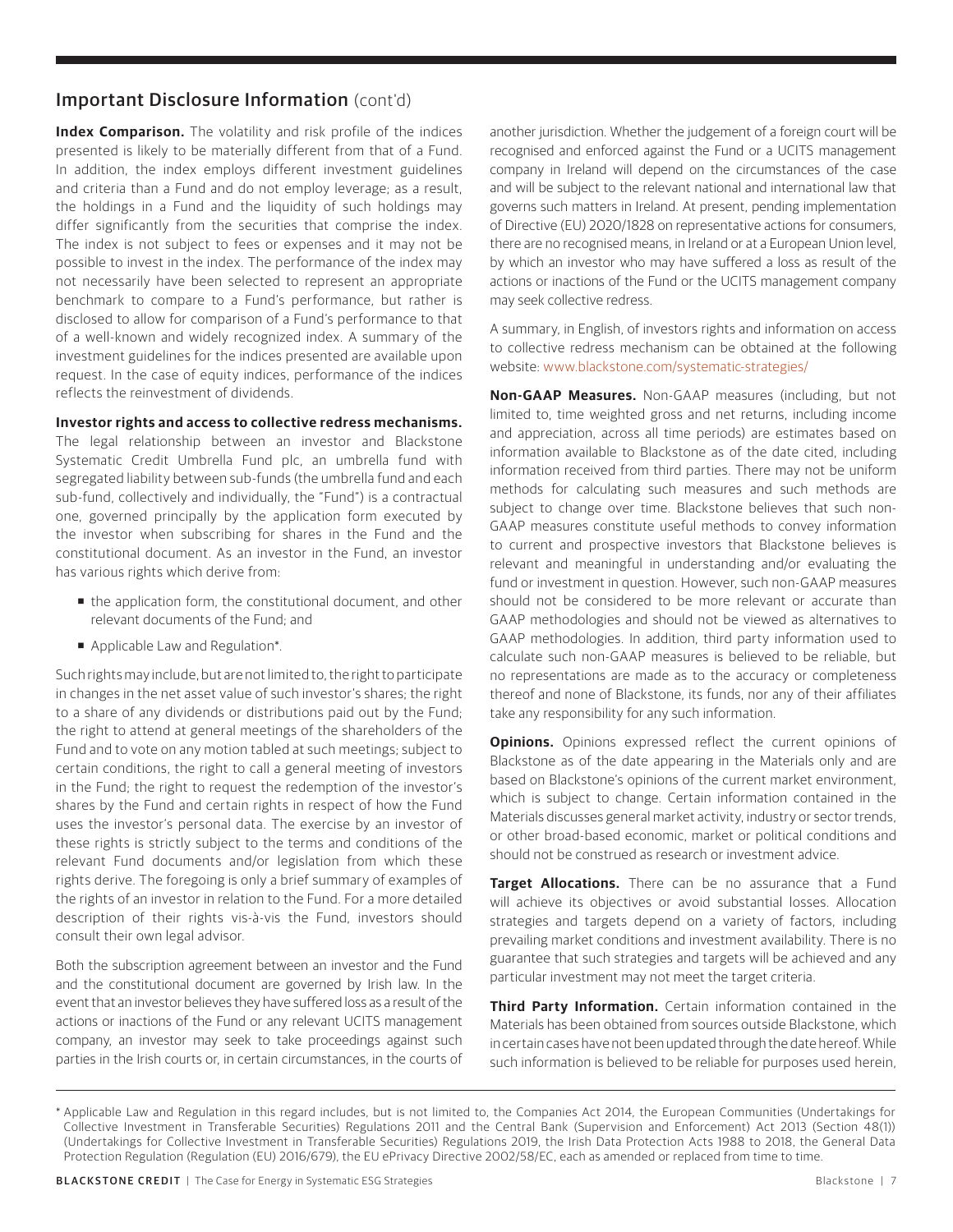## Important Disclosure Information (cont'd)

no representations are made as to the accuracy or completeness thereof and none of Blackstone, its funds, nor any of their affiliates takes any responsibility for, and has not independently verified, any such information.

**Trends.** There can be no assurances that any of the trends described herein will continue or will not reverse. Past events and trends do not imply, predict or guarantee, and are not necessarily indicative of, future events or results.

**Dubai.** This document relates to a fund which is not subject to any form of regulation or approval by the Dubai Financial Services Authority ("DFSA"). The DFSA has no responsibility for reviewing or verifying any document or other documents in connection with this fund. Accordingly, the DFSA has not approved this document or any other associated documents nor taken any steps to verify the information set out in this document, and has no responsibility for it. This document is intended for distribution only to persons of a type as classified by the DFSA's Rules (i.e. "Professional Client") and must not, therefore, be delivered to, or relied on by, any other type of person.

The fund to which this document relates may be illiquid and/ or subject to restrictions on its resale. Prospective purchasers should conduct their own due diligence on the Fund. If you do not understand the contents of this document you should consult an authorised financial adviser.

**EEA & UK:** Issued by The Blackstone Group International Partners LLP ("BGIP"), which is authorised and regulated by the Financial Conduct Authority (firm reference number 520839) in the United Kingdom. This communication is directed only at persons: (a) who are "Professional Clients" as defined in the Glossary to the UK Financial Conduct Authority Handbook; or (b) to whom it may otherwise lawfully be communicated. It is intended only for the person to whom it has been sent, is strictly confidential and must not be distributed onward. So far as relevant, the only clients of BGIP are its affiliates. No investor or prospective investor is a client of BGIP and BGIP is not responsible for providing them with the protections afforded to clients. Investors and prospective investors should take their own independent investment, tax and legal advice as they think fit. No person representing BGIP is entitled to lead investors to believe otherwise.

If communicated in Belgium, Denmark, Finland, the Republic of Ireland, Lichtenstein or Norway, to per se Professional Clients or Eligible Counterparties for the purposes of the European Union Markets in Financial Instruments Directive (Directive 2014/65/EU), this communication is made by The Blackstone Group International Partners LLP ("BGIP") of 40 Berkeley Square, London, W1J 5AL (registration number OC352581), which is authorised and regulated by the Financial Conduct Authority (firm reference number 520839) in the United Kingdom and which maintains appropriate licences in other relevant jurisdictions. If communicated in any other state of the European Economic Area or to elective Professional Clients for the purposes of the European Union Markets in Financial Instruments Directive (Directive 2014/65/EU), this communication is made by Blackstone Europe Fund Management S.à r.l. ("BEFM") of

BLACKSTONE CREDIT | The Case for Energy in Systematic ESG Strategies Blackstone | 8

2-4 Rue Eugène Ruppert, L-2453, Luxembourg (registration number B212124), which is authorized by the Luxembourg Commission de Surveillance du Secteur Financier (reference number A00001974).

This communication is exclusively for use by persons identified above and must not be distributed to retail clients. It is intended only for the person to whom it has been sent, is strictly confidential and must not be distributed onward.

This communication does not constitute a solicitation to buy any security or instrument, or a solicitation of interest in any Blackstone fund, account or strategy. The content of this communication should not be construed as legal, tax or investment advice.

**Israel.** No action has been or will be taken in Israel that would permit a public offering of the Fund, or distribution of this document to the public in Israel. This document has not been approved by the Israel Securities Authority. This document is being distributed only to and is directed only at persons who are Qualified Investors within the meaning of The Securities Law, 5728-1968 (Israel).

Persons who are not Qualified Investors must not act on or rely on this document or any of its contents. Any investment or investment activity to which this document relates is available only to Qualified Investors and will be engaged in only with Qualified Investors. Qualified Investors in receipt of this document must not distribute, publish, reproduce, or disclose this document (in whole or in part) to any person who is not a Qualified Investor. Neither the general partner, nor the investment advisor, is registered or intends to register as an investment adviser or an investment portfolio manager under the Israeli regulation of investment advice and investment portfolio management law, 5755-1995 (the "investment law"). Furthermore, these interests are not being offered by a licensed marketer of securities pursuant to the investment law.

**Switzerland.** The Fund has been approved for offering to nonqualified investors by the Swiss Financial Market Supervisory Authority FINMA (FINMA) pursuant to article 120(1) of the Swiss Federal Act on Collective Investment Schemes (CISA). Pursuant to article 120(4) CISA, 1741 Fund Solutions AG, Burggraben 16, 9000 St. Gallen has been appointed as Swiss representative of the Fund in Switzerland. Tellco AG, Bahnhofstrasse 4, 6430 Schwyz has been appointed as Swiss paying agent for the Fund.

Accordingly, the units of the Fund may only be offered (within the meaning of article 3(g) of the Swiss Federal Act on Financial Services (FinSA)) or marketed (within the meaning of article 127a of the Collective Investment Schemes Ordinance), directly or indirectly, in Switzerland and this Offering Memorandum and any other offering documents (the prospectus, the Key Information Document, the fund contract as well as the annual and semi-annual report) relating to the Fund may only be made available in Switzerland to qualified and non-qualified investors as defined in article 10CISA. Investors in the units of the Fund do not benefit from the specific investor protection provided by CISA and the supervision by the FINMA in connection with the approval for offering. Furthermore, this document and any other marketing or offering documents relating to the Fund may be shared with non-discretionary investment